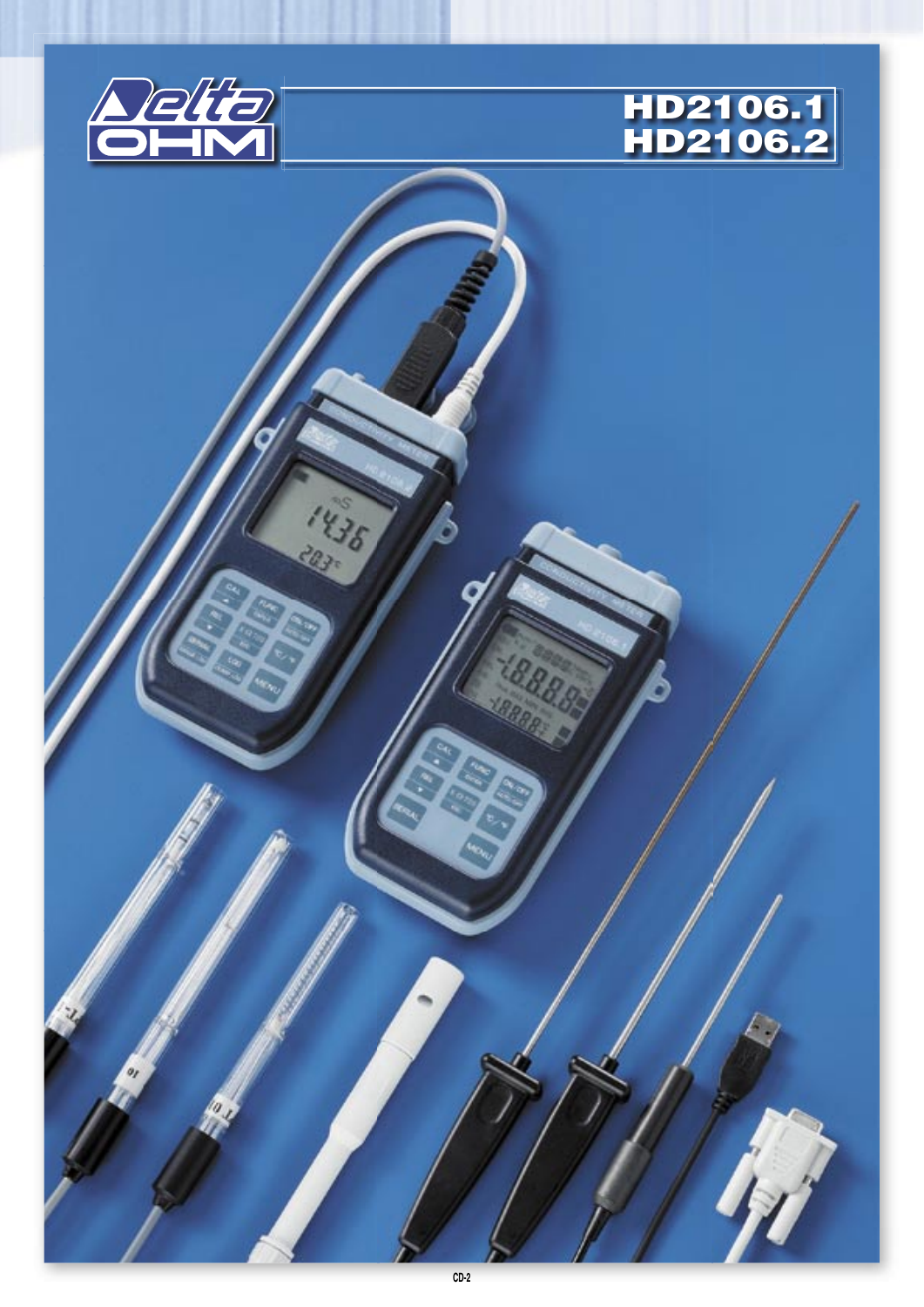# **CONDUCTIVITY METERS - THERMOMETERS HD2106.1 AND HD2106.2**

The **HD2106.1** and **HD2106.2** are portable instruments with a large LCD display. They measure conductivity, liquid resistivity, total dissolved solids (TDS), and salinity using combined 4-ring and 2-ring conductivity/temperature probes. Temperature only is measured by Pt100 or Pt1000 immersion, penetration or contact probes.

The probe calibration can be performed automatically in one or more than one of the 147μS, 1413μS, 12880μS or 111800μS/cm conductivity calibration solutions. The temperature probes are fitted with an automatic detection module, with the factory calibration settings already being memorized inside.

The HD2106.2 is a **datalogger**. It memorizes up to 36,000 conductivity and temperature samples which can be transferred from the instrument connected to a PC via the multi-standard RS232C serial port and USB 2.0. The storing interval, printing, and baud rate can be configured using the menu.

The HD2106.1 and HD2106.2 models are fitted with an RS232C serial port and can transfer the acquired measurements to a PC or to a portable printer in real time.

The Max, Min and Avg function calculates the maximum, minimum or average values.

Other functions include: the relative measurement REL, the Auto-HOLD function, and the automatic turning off which can also be disabled. **The instruments have IP67 protection degree.**

**INSTRUMENT TECHNICAL CHARACTERISTICS**

| Instrument                                       |                                        |
|--------------------------------------------------|----------------------------------------|
| Dimensions (Length x Width x Height) 185x90x40mm |                                        |
| Weight                                           | 470g (complete with batteries)         |
| <b>Materials</b>                                 | ABS, rubber                            |
| Display                                          | 2x41/ <sub>2</sub> digits plus symbols |
|                                                  | Visible area: 52x42mm                  |
|                                                  |                                        |
| Onarating conditions                             |                                        |

Operating conditions Working temperature -5...50°C Storing temperature -25...65°C<br>Working relative humidity 0...90%RF **Protection degree IP67**

#### **Power**

Batteries 4 1.5V type AA batteries Autonomy 200 hours with 1800mAh alkaline batteries Power absorbed with instrument off 20μA Mains Output mains adapter 9Vdc / 250mA

Security of memorized data Unlimited, independent of battery charge

Time

Date and time Schedule in real time Accuracy 1min/month max error

Measured values storage - model **HD2106.2**

Serial interface RS232C Data bit 8 Parity **None** Stop bit 1 Flow Control Xon/Xoff Serial cable length Max 15m Immediate print interval 1s...3600s (1hour)

Type 2000 pages containing 18 samples each Quantity 36000 pairs of measurements [χ-°C], [Ω-°C], [TDS-°C] or [Sal-°C] Storage interval 1s...3600s (1hour)

0...90%RH without condensation

conditions

Type **RS232C** electrically isolated Baud rate Can be set from 1200 to 38400 baud

| USB interface - model HD2106.2 |                                 |
|--------------------------------|---------------------------------|
| Type                           | 1.1 - 2.0 electrically isolated |

Connections<br>Conductivity input Input module for the temperature probes 8-pole male DIN45326 connector Serial interface and USB 8-pole MiniDin connector Mains adapter 2-pole connector (positive at centre)

Measurement of conductivity by Instrument Measurement range (K cell=0.1) Resolution 0.00…19.99µS7cm / 0.01µS/cm

(with K cell=0.1) 0.0…199.9µS /cm / 0.1µS/cm

Accuracy (conductivity)  $\pm 0.5\% \pm 1$ digit

Measurement of resistivity by Instrument Measurement range / Resolution 4.0…199.9Ω / 0.1Ω

 200…999Ω / 1Ω 1.00k…19.99kΩ / 0.01kΩ 20.0k…99.9kΩ / 0.1kΩ 100k…999kΩ / 1kΩ 1…10MΩ / 1MΩ Accuracy (resistivity)  $\pm 0.5\% \pm 1$ digit

 200…1999µS /cm / 1µS/cm 2.00…19.99mS /cm / 0.01mS/cm 20.0…199.9mS /cm / 0.1mS/cm

8-pole male DIN45326 connector

Measurement of total dissolved solids (with coefficient X/TDS=0.5)<br>Measurement range (K cell=1) 0.00...19.99mg/l / 0.05mg/l Measurement range (K cell=1). Resolution 0.0…199.9 mg/l / 0.5 mg/l (with K cell=0.1) 200…1999 mg/l / 1 mg/l

Accuracy (total dissolved solids)  $±0.5\% ±1$ digit

Measurement of salinity Measurement range / Resolution 0.000…1.999g/l / 1mg/l Accuracy (total dissolved solids)  $\pm 0.5\% \pm 1$ digit

 2.00…19.99 g/l / 0.01 g/l 20.0…199.9 g/l / 0.1 g/l

2.00…19.99g/l / 10mg/l

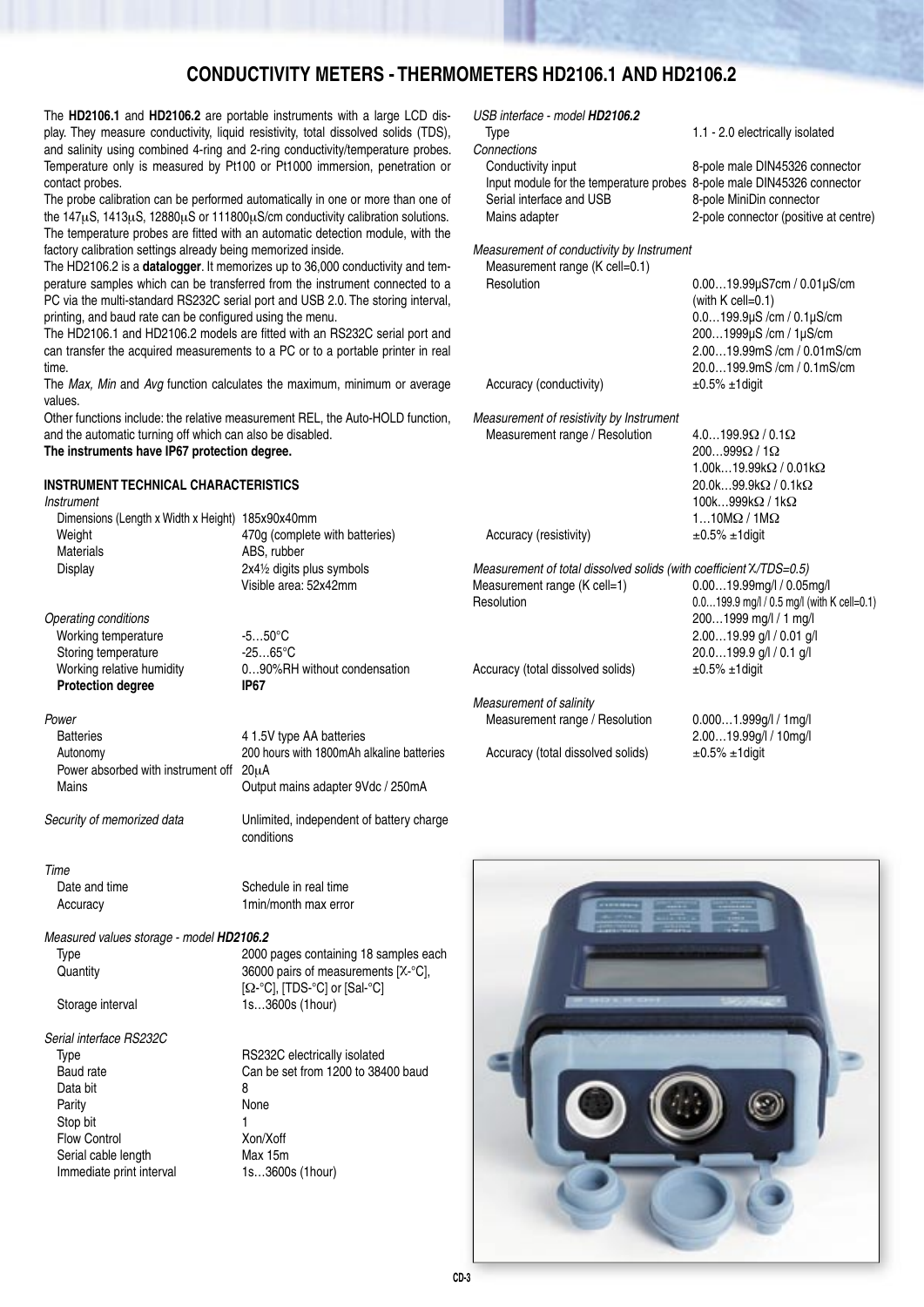Measurement of temperature by Instrument<br>Pt100 measurement range -50...+200°C Pt100 measurement range Pt1000 measurement range -50...+200°C<br>Resolution 0.1°C Resolution Accuracy  $\pm 0.25^{\circ}$ C<br>Drift after 1 year 0.1°C/year Drift after 1 year

Automatic/manual temperature compensation  $0...100^{\circ}$ C with  $\alpha_{\tau}$ =0.00...4.00%/°C Reference temperature 20°C or 25°C<br>  $\chi/TDS$  conversion factor 0.4...0.8  $\chi/TDS$  conversion factor  $0.4...0.8$ <br>Cell constant K (cm<sup>-1</sup>)  $0.1, 0.7, 1.0$  and 10.0 Cell constant  $K$  (cm<sup>-1</sup>)

Standard solutions automatically detected (@25°C)

 147 μS/cm  $1413 \text{ }\mu\text{S/cm}$  $12880 \mu$ S/cm 111800 μS/cm



| TECHNICAL DATA OF PROBES AND MODULES EQUIPPED WITH INSTRUMENT |                                                                                                 |                                                                                                                                                                                                                                                                                                                    |  |  |
|---------------------------------------------------------------|-------------------------------------------------------------------------------------------------|--------------------------------------------------------------------------------------------------------------------------------------------------------------------------------------------------------------------------------------------------------------------------------------------------------------------|--|--|
| 2 and 4 electrode conductivity probes                         |                                                                                                 |                                                                                                                                                                                                                                                                                                                    |  |  |
| <b>ORDER CODES</b>                                            | <b>MEASUREMENT RANGE</b>                                                                        | <b>DIMENSIONS</b>                                                                                                                                                                                                                                                                                                  |  |  |
| SP06T                                                         | $K=0.7$<br>$5\mu$ S200mS/cm<br>090°C<br>4-electrode cell<br>in Pocan/Platinum                   | 156<br>$\overline{20}$<br>16<br>50<br>$\downarrow$<br>$L=1.5m$<br>$\overline{\mathcal{O}}$<br>0<br>=<br>$\sqrt{012}$<br>$D=5$<br><b>ENNONNIE</b><br>di L                                                                                                                                                           |  |  |
| SPT01G                                                        | $K=0.1$<br>$0.1 \mu S 500 \mu S/cm$<br>$0 80^{\circ}C$<br>2-electrode cell<br>in Glass/Platinum | 35<br>120<br>$L=1.5m$<br>$\circ$ . The set of $\circ$<br>$\overline{1}$<br>$D = 5.5$<br><b>EXXXXXIII</b>                                                                                                                                                                                                           |  |  |
| SPT1                                                          | $K=1$<br>$10\mu$ S10mS/cm<br>050°C<br>2-electrode cell<br>in Epoxy/Graphite                     | 120<br>72<br>$L=1.5m$<br>$\frac{12}{2}$<br>⋴<br>$D = 5.5$<br><b>MANANT</b><br>⊟<br>TI.                                                                                                                                                                                                                             |  |  |
| SPT1G                                                         | $K=1$<br>$10\mu$ S10mS/cm<br>080°C<br>2-electrode cell<br>in Glass/Platinum                     | 35<br>130<br>$L=1.5m$<br>$\overline{1}$<br>$D = 5.5$<br><b>MMMM</b><br>$\left(\begin{matrix} 0 \\ 0 \\ 0 \end{matrix}\right) \left[\begin{matrix} 0 \\ 0 \\ 0 \end{matrix}\right] \left[\begin{matrix} 0 \\ 0 \\ 0 \end{matrix}\right]$<br>⊨                                                                       |  |  |
| SPT10G                                                        | $K=10$<br>500µS200mS/cm<br>080°C<br>2-electrode cell<br>in Glass/Platinum                       | 35<br>140<br>$L=1.5m$<br>$\overline{12}$<br>$\sigma$ . The continuum continuum continuum continuum continuum continuum continuum continuum continuum continuum continuum continuum continuum continuum continuum continuum continuum continuum continuum continuum continuum<br>$D = 5.5$<br><b>TAXAANE</b><br>CH. |  |  |